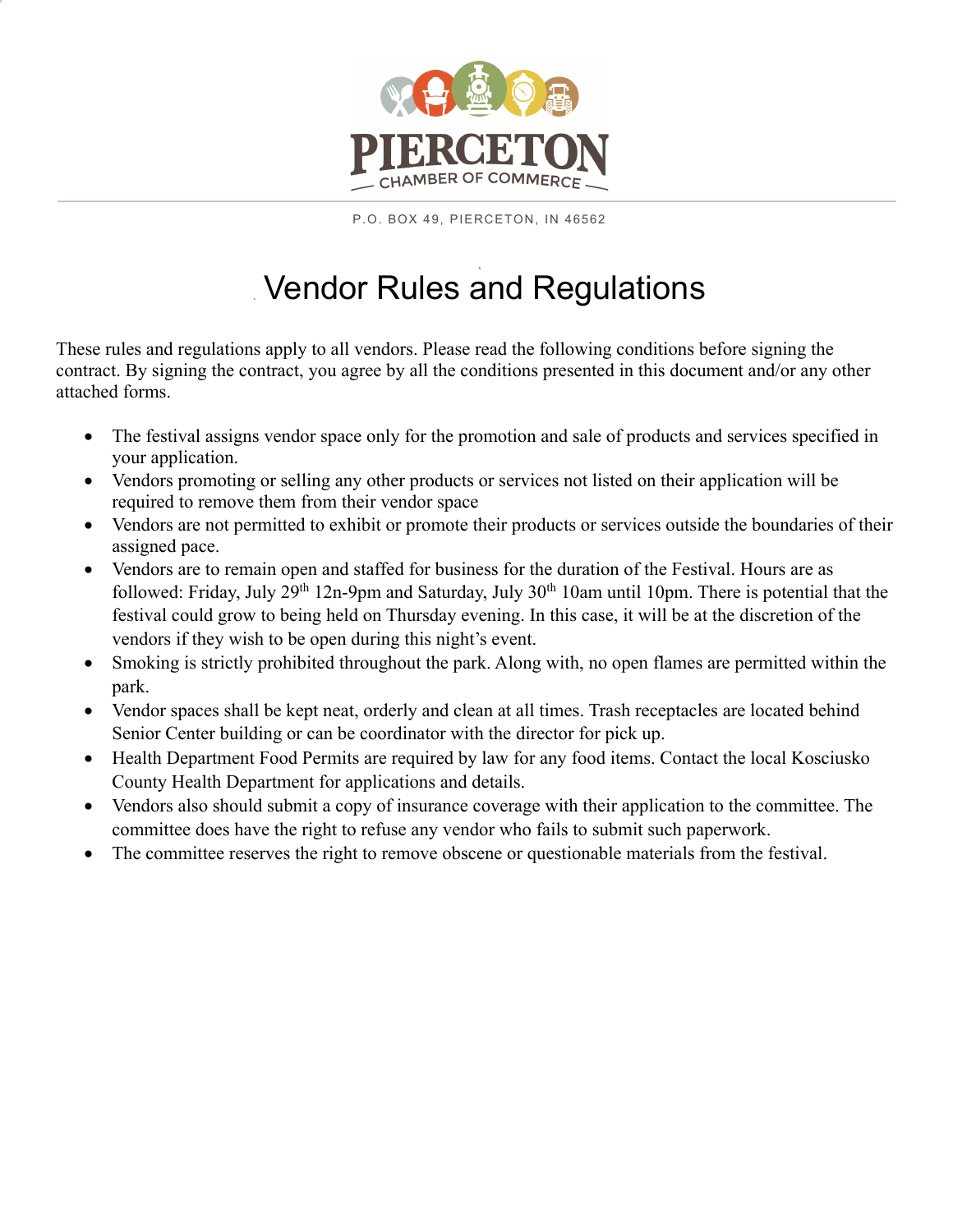

P.O. BOX 49, PIERCETON, IN 46562

## 2022 Pierceton Days Festival Vendor Application

Dear Vendor Applicant,

We invite you to participate in the 2022 Pierceton Days Festival. This event, with support from the Pierceton Chamber of Commerce and Pierceton Fire Department, attracts thousands of people each year. The dates for this year's festival are Friday, July 29<sup>th</sup> and Saturday, July 30<sup>th</sup>.

This year's highlights include free entertainment, popular food and craft booths, a firework show and a parade.

The festival will be held at Brower Park, located at 105 E Market Street Pierceton, IN.

Both electric and non-electric booths are available at a non-refundable \$60.00 cost for a 10x10 and a nonrefundable \$100.00 for a 10x20 space. To ensure a variety of vendors, the Pierceton Days Festival Committee reserves the right to limit vendors selling duplicate items.

Enclosed is the 2022 application. It must be completed, signed, and returned with payment by July 1<sup>st</sup>, 2022. One of the criteria the committee uses when jurying in vendors is a first come, first served basis, so early applications are encouraged. Any application received after July 18th will be juried in as space allows.

Checks can be written to Pierceton Days Festival. Please mail completed application and payment to:

Pierceton Days Festival PO Box 49 Pierceton, IN 46562

In addition to the application, also go to www.piercetonchamber.com to read the Rules and Regulations.

Any questions can be directed to the Pierceton Days Festival via the Pierceton Chamber of Commerce at 574- 747-3033, or by email piercetondays@yahoo.com